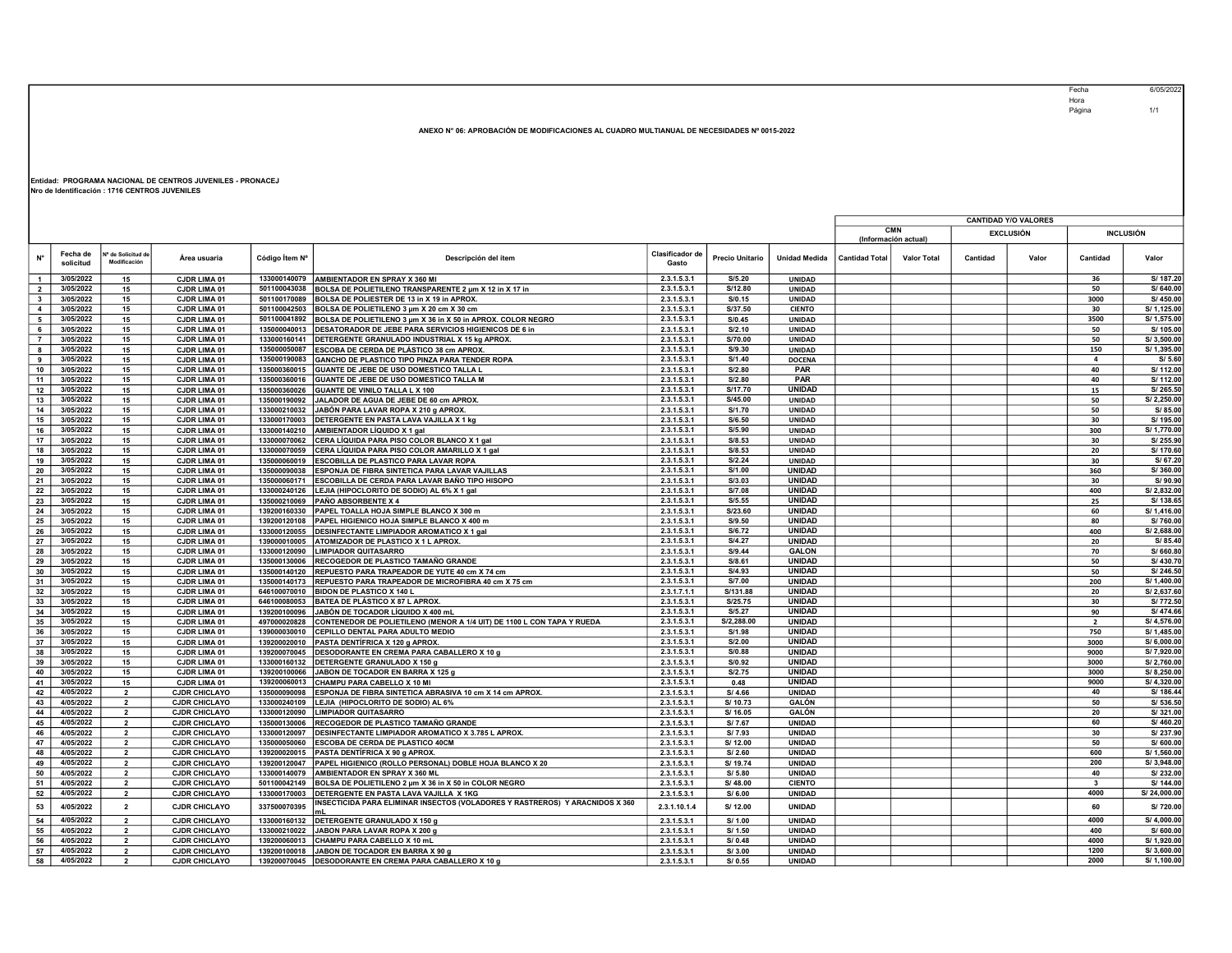| 59  | 4/05/2022              | $\overline{2}$ | <b>CJDR CHICLAYO</b> |              | 135000210006 PAÑO ABSORBENTE                                            | 2.3.1.5.3.1  | S/5.65            | UNIDAD              |  | 140                     | S/791.00                |
|-----|------------------------|----------------|----------------------|--------------|-------------------------------------------------------------------------|--------------|-------------------|---------------------|--|-------------------------|-------------------------|
| 60  | 5/05/2022              | 6              | <b>CJDR AREQUIPA</b> |              | 676466670020 TANQUE DE POLIETILENO PARA AGUA X 2000 L                   | 2.6.3.2.9.99 | S/ 1,500.00       | <b>UNIDAD</b>       |  | $\overline{4}$          | S/6,000.00              |
| 61  | 4/05/2022              | $\overline{7}$ | <b>CJDR AREQUIPA</b> |              | 133000010002   ÁCIDO MURIÁTICO X 1 L                                    | 2.3.1.5.3.1  | S/8.24            | <b>UNIDAD</b>       |  | 24                      | S/ 197.76               |
| 62  | 4/05/2022              | $\overline{7}$ | <b>CJDR AREQUIPA</b> |              | 353800010034 ALCOHOL ETILICO (ETANOL) 70°                               | 2.3.1.5.3.1  | S/ 12.00          | LITRO               |  | 160                     | S/ 1,920.00             |
| 63  | 4/05/2022              | $\overline{7}$ | <b>CJDR AREQUIPA</b> |              | 133000140079 AMBIENTADOR EN SPRAY X 360 mL                              | 2.3.1.5.3.1  | S/5.50            | UNIDAD              |  | 144                     | S/792.00                |
| 64  | 4/05/2022              | $\overline{7}$ | <b>CJDR AREQUIPA</b> |              | 646100080053 BATEA DE PLÁSTICO X 87 L APROX.                            | 2.3.1.5.3.1  | S/35.00           | UNIDAD              |  | 60                      | S/2.100.00              |
| 65  | 4/05/2022              | $\overline{7}$ | <b>CJDR AREQUIPA</b> |              | 501100041746 BOLSA DE POLIETILENO 4 um X 90 cm X 1.50 m APROX.          | 2.3.1.5.3.1  | S/0.70            | UNIDAD              |  | 4,000                   | S/2,800.00              |
|     | 4/05/2022              | $\overline{7}$ |                      |              |                                                                         |              |                   | <b>UNIDAD</b>       |  | 700                     | S/ 1,750.00             |
| 66  |                        |                | <b>CJDR AREQUIPA</b> |              | 139000030005 CEPILLO DENTAL PARA ADULTO DURO                            | 2.3.1.5.3.1  | S/2.50            |                     |  |                         |                         |
| 67  | 4/05/2022              | $\overline{7}$ | <b>CJDR AREQUIPA</b> |              | 133000070085 CERA LÍQUIDA PARA PISO CON SILICONA COLOR NEUTRO           | 2.3.1.5.3.1  | S/ 15.00          | <b>GALON</b>        |  | 100                     | S/ 1,500.00             |
| 68  | 4/05/2022              | $\overline{7}$ | <b>CJDR AREQUIPA</b> |              | 133000070053 CERA LÍQUIDA PARA PISO CON SILICONA COLOR ROJO X 1 gal     | 2.3.1.5.3.1  | S/17.00           | <b>UNIDAD</b>       |  | 400                     | S/6,800.00              |
| 69  | 4/05/2022              | $\overline{7}$ | <b>CJDR AREQUIPA</b> |              | 133000120097   DESINFECTANTE LIMPIADOR AROMATICO X 3.785 L APROX.       | 2.3.1.5.3.1  | S/ 10.00          | <b>UNIDAD</b>       |  | 230                     | S/2,300.00              |
| 70  | 4/05/2022              | $\overline{7}$ | <b>CJDR AREQUIPA</b> |              | 139200070045   DESODORANTE EN CREMA PARA CABALLERO X 10 g               | 2.3.1.5.3.1  | S/0.50            | <b>UNIDAD</b>       |  | 3,000                   | S/ 1,500.00             |
| 71  | 4/05/2022              | $\overline{7}$ | <b>CJDR AREQUIPA</b> |              | 133000170003 DETERGENTE EN PASTA LAVA VAJILLA X 1 kg                    | 2.3.1.5.3.1  | S/5.50            | <b>UNIDAD</b>       |  | 250                     | S/ 1,375.00             |
| 72  | 4/05/2022              | $\overline{7}$ | <b>CJDR AREQUIPA</b> |              | 133000160153 DETERGENTE EN POLVO X 15 kg                                | 2.3.1.5.3.1  | S/64.00           | <b>UNIDAD</b>       |  | 16                      | S/ 1,024.00             |
| 73  | 4/05/2022              | $\overline{7}$ | <b>CJDR AREQUIPA</b> |              | 133000160132 DETERGENTE GRANULADO X 150 g                               | 2.3.1.5.3.1  | S/0.80            | UNIDAD              |  | 3,000                   | S/2,400.00              |
| 74  | 4/05/2022              | $\overline{7}$ | <b>CJDR AREQUIPA</b> |              | 135000050057 ESCOBA DE CERDA DE PLÁSTICO 30 cm APROX.                   | 2.3.1.5.3.1  | S/ 12.00          | UNIDAD              |  | 200                     | S/2,400.00              |
| 75  | 4/05/2022              | $\overline{7}$ | <b>CJDR AREQUIPA</b> |              | 135000060019 ESCOBILLA DE PLASTICO PARA LAVAR ROPA                      | 2.3.1.5.3.1  | S/2.50            | UNIDAD              |  | 96                      | S/240.00                |
| 76  | 4/05/2022              | $\overline{7}$ | <b>CJDR AREQUIPA</b> |              | 135000090002 ESPONJA DE FIBRA METALICA                                  | 2.3.1.5.3.1  | S/1.70            | <b>UNIDAD</b>       |  | 144                     | S/244.80                |
| 77  | 4/05/2022              | $\overline{7}$ | <b>CJDR AREQUIPA</b> |              | 135000090097 ESPONJA DE FIBRA SINTETICA 10 cm X 14 cm X 12              | 2.3.1.5.3.1  | S/4.13            | <b>UNIDAD</b>       |  | 140                     | S/ 578.20               |
| 78  | 4/05/2022              | $\overline{7}$ | <b>CJDR AREQUIPA</b> |              | 135000190083 GANCHO DE PLASTICO TIPO PINZA PARA TENDER ROPA             | 2.3.1.5.3.1  | S/ 4.50           | <b>DOCENA</b>       |  | 192                     | S/864.00                |
| 79  | 4/05/2022              | $\overline{7}$ | <b>CJDR AREQUIPA</b> | 495500011398 | GORRO DESCARTABLE DE POLIPROPILENO X 100                                | 2.3.1.8.2.1  | S/20.00           | <b>UNIDAD</b>       |  | 16                      | S/320.00                |
| 80  | 4/05/2022              | $\overline{7}$ | <b>CJDR AREQUIPA</b> | 135000360009 | GUANTE DE JEBE DE USO DOMESTICO TALLA 10                                | 2.3.1.5.3.1  | S/6.00            | PAR                 |  | 96                      | S/576.00                |
| 81  | 4/05/2022              | $\overline{7}$ | <b>CJDR AREQUIPA</b> |              | 135000360026 GUANTE DE VINILO TALLA L X 100                             | 2.3.1.5.3.1  | S/20.00           | UNIDAD              |  | 16                      | S/320.00                |
| 82  | 4/05/2022              | $\overline{7}$ | <b>CJDR AREQUIPA</b> | 495700280011 | GUANTE PARA EXAMEN DESCARTABLE TALLA M                                  | 2.3.1.8.2.1  | S/ 0.40           | UNIDAD              |  | 16                      | S/6.40                  |
| 83  | 4/05/2022              | $\overline{7}$ | <b>CJDR AREQUIPA</b> | 139200100030 | JABON CARBOLICO EN BARRA X 60 g                                         | 2.3.1.5.3.1  | S/2.50            | UNIDAD              |  | 1,000                   | S/2,500.00              |
| 84  | 4/05/2022              | $\overline{7}$ | <b>CJDR AREQUIPA</b> | 139200100018 | JABON DE TOCADOR EN BARRA X 90 g                                        | 2.3.1.5.3.1  | S/2.00            | <b>UNIDAD</b>       |  | 3.000                   | S/6,000.00              |
|     |                        | $\overline{7}$ |                      |              |                                                                         |              |                   | <b>UNIDAD</b>       |  | 560                     |                         |
| 85  | 4/05/2022              | $\overline{7}$ | <b>CJDR AREQUIPA</b> | 133000210032 | JABÓN PARA LAVAR ROPA X 210 g APROX.                                    | 2.3.1.5.3.1  | S/2.00            |                     |  |                         | S/ 1,120.00             |
| 86  | 4/05/2022<br>4/05/2022 | $\overline{7}$ | <b>CJDR AREQUIPA</b> | 133000240188 | LEJIA (HIPOCLORITO DE SODIO) AL 6% X 1 L                                | 2.3.1.5.3.1  | S/4.00            | UNIDAD              |  | 300<br>120              | S/ 1,200.00<br>S/660.00 |
| 87  |                        |                | <b>CJDR AREQUIPA</b> | 133000120096 | LIMPIADOR QUITASARRO                                                    | 2.3.1.5.3.1  | S/5.50            | LITRO               |  |                         |                         |
| 88  | 4/05/2022              | $\overline{7}$ | <b>CJDR AREQUIPA</b> | 135000050065 | PALO DE MADERA PARA ESCOBA 1.50 m CON ROSCA                             | 2.3.1.5.3.1  | S/3.50            | UNIDAD              |  | 300                     | S/ 1.050.00             |
| 89  | 4/05/2022              | $\overline{7}$ | <b>CJDR AREQUIPA</b> | 135000210188 | PAÑO ABSORBENTE 38 cm X 38 cm APROX. X 4                                | 2.3.1.5.3.1  | S/ 4.50           | <b>UNIDAD</b>       |  | 100                     | S/450.00                |
| 90  | 4/05/2022              | $\overline{7}$ | <b>CJDR AREQUIPA</b> | 139200120127 | PAPEL HIGIÉNICO DOBLE HOJA BLANCO X 40 m                                | 2.3.1.5.3.1  | S/40.00           | <b>EMPAQUE X 24</b> |  | 340                     | S/13,600.00             |
| 91  | 4/05/2022              | $\overline{7}$ | <b>CJDR AREQUIPA</b> | 139200020010 | PASTA DENTÍFRICA X 120 g APROX.                                         | 2.3.1.5.3.1  | S/3.50            | <b>UNIDAD</b>       |  | 1,080                   | S/3,780.00              |
| 92  | 4/05/2022              | $\overline{7}$ | <b>CJDR AREQUIPA</b> |              | 139200470028   PROTECTOR SOLAR FPS 90 X 120 mL APROX.                   | 2.3.1.5.3.1  | S/40.00           | <b>UNIDAD</b>       |  | 128                     | S/ 5,120.00             |
| 93  | 4/05/2022              | $\overline{7}$ | <b>CJDR AREQUIPA</b> |              | 646100052111   PULVERIZADOR DE PLÁSTICO X 1 L                           | 2.3.1.5.3.1  | S/3.50            | <b>UNIDAD</b>       |  | 100                     | S/350.00                |
| 94  | 4/05/2022              | $\overline{7}$ | <b>CJDR AREQUIPA</b> | 135000130006 | RECOGEDOR DE PLASTICO TAMAÑO GRANDE                                     | 2.3.1.5.3.1  | S/ 14.90          | <b>UNIDAD</b>       |  | $\frac{1}{130}$         | S/ 1,937.00             |
| 95  | 4/05/2022              | $\overline{7}$ | <b>CJDR AREQUIPA</b> | 646100030140 | TACHO DE PLÁSTICO CON TAPA VAIVÉN 15 L APROX.                           | 2.3.1.5.3.1  | S/ 15.00          | UNIDAD              |  | 12                      | S/180.00                |
| 96  | 4/05/2022              | $\overline{7}$ | <b>CJDR AREQUIPA</b> | 646100030007 | TACHO DE PLÁSTICO TIPO SANSON 140 L APROX.                              | 2.3.1.5.3.1  | S/150.00          | UNIDAD              |  | 25                      | S/3.750.00              |
| 97  | 4/05/2022              | $\overline{7}$ | <b>CJDR AREQUIPA</b> | 646100030164 | TACHO DE POLIETILENO CON TAPA Y RUEDAS 240 L APROX.                     | 2.3.1.5.3.1  | S/220.00          | UNIDAD              |  | $\overline{\mathbf{4}}$ | S/880.00                |
| 98  | 4/05/2022              | $\overline{7}$ | <b>CJDR AREQUIPA</b> | 337500070391 | INSECTICIDA PARA INSECTOS VOLADORES Y RASTREROS X 360 mL                | 2.3.1.5.3.1  | S/ 8.00           | <b>UNIDAD</b>       |  | 100                     | S/800.00                |
| 99  | 4/05/2022              | $\overline{7}$ | <b>CJDR AREQUIPA</b> | 135000370001 | TOALLA DE FELPA DE BAÑO                                                 | 2.3.1.5.3.1  | S/24.00           | <b>UNIDAD</b>       |  | 130                     | S/3,120.00              |
| 100 | 4/05/2022              | $\overline{7}$ | <b>CJDR AREQUIPA</b> | 135000050057 | ESCOBA DE CERDA DE PLÁSTICO 30 cm APROX.                                | 2.3.1.5.3.1  | S/ 12.00          | <b>UNIDAD</b>       |  | 60                      | S/720.00                |
| 101 | 4/05/2022              | $\overline{7}$ | <b>CJDR AREQUIPA</b> |              | 133000070053 CERA LÍQUIDA PARA PISO CON SILICONA COLOR ROJO X 1 gal     | 2.3.1.5.3.1  | S/ 17.00          | <b>UNIDAD</b>       |  | 56                      | S/952.00                |
| 102 | 4/05/2022              | 5              | SΑ                   | 607500070149 | <b>MANTENIMIENTO CORRECTIVO DE VEHÍCULOS EN GENERAL</b>                 | 2.3.2.4.5.1  | S/21,490.00       | <b>SERVICIO</b>     |  | $\mathbf{1}$            | S/21,490.00             |
| 103 | 4/05/2022              | 6              | <b>UGRH</b>          | 322260610001 | <b>HORNO MICROONDAS</b>                                                 | 2.6.3.2.9.2  | S/600.00          | <b>UNIDAD</b>       |  | $\blacktriangleleft$    | S/600.00                |
| 104 | 4/05/2022              | 6              | LIGRH                | 322250000008 | HERVIDOR ELÉCTRICO DE 1.8 L                                             | 2.6.3.2.9.2  | S/120.00          | <b>IINIDAD</b>      |  | $\blacktriangleleft$    | S/ 120.00               |
| 105 | 4/05/2022              | 6              | <b>UGRH</b>          | 742299890004 | SURTIDOR DE AGUA ELÉCTRICO - DISPENSADOR ELÉCTRICO AGUA CALIENTE - FRÍA | 2.6.3.2.1.1  | S/ 1.500.00       | UNIDAD              |  | $\mathbf{1}$            | S/ 1,500.00             |
| 106 | 5/05/2022              | 6              | <b>CJDR PUCALLPA</b> |              | 133000140083 AMBIENTADOR LIQUIDO X 1 gal                                | 2.3.1.5.3.1  | S/6.10            | UNIDAD              |  | 60                      | S/366.00                |
| 107 | 5/05/2022              | 6              | <b>CJDR PUCALLPA</b> |              | 133000120055 DESINFECTANTE LIMPIADOR AROMATICO X 1 gal                  | 2.3.1.5.3.1  | S/7.39            | UNIDAD              |  | 60                      | S/443.40                |
| 108 | 5/05/2022              | 6              | <b>CJDR PUCALLPA</b> |              | 133000070062 CERA LIQUIDA PARA PISO COLOR BLANCO X 1 gal                | 2.3.1.5.3.1  | S/ 11.82          | <b>UNIDAD</b>       |  | 20                      | S/236.40                |
| 109 | 5/05/2022              | 6              | <b>CJDR PUCALLPA</b> |              | 133000240139 LEJIA (HIPOCLORITO DE SODIO) AL 5.5% X 1 gal               | 2.3.1.5.3.1  | S/6.30            | UNIDAD              |  | 60                      | S/378.00                |
|     |                        |                |                      |              | 646100052111 PULVERIZADOR DE PLASTICO X 1 LITRO                         |              |                   | UNIDAD              |  | 24                      |                         |
| 110 | 5/05/2022<br>5/05/2022 | 6              | <b>CJDR PUCALLPA</b> |              | 139200020010 PASTA DENTRIFICA X 120 g APROX.                            | 2.3.1.5.3.1  | S/ 4.20<br>S/3.13 | UNIDAD              |  | 600                     | S/100.80<br>S/ 1.876.20 |
| 111 |                        | 6              | <b>CJDR PUCALLPA</b> |              |                                                                         | 2.3.1.5.3.1  |                   |                     |  |                         |                         |
| 112 | 5/05/2022              | 6              | <b>CJDR PUCALLPA</b> |              | 139200120047   PAPEL HIGIENICO (ROLLO PERSONAL) DOBLE HOJA BLANCO X 20  | 2.3.1.5.3.1  | S/ 14.95          | <b>UNIDAD</b>       |  | 270                     | S/ 4,036.50             |
| 113 | 5/05/2022              | 6              | <b>CJDR PUCALLPA</b> |              | 139200160330 PAPEL TOALLA HOJA SIMPLE BLANCO X 300 m                    | 2.3.1.5.3.1  | S/ 30.33          | UNIDAD              |  | 216                     | S/ 6,552.00             |
| 114 | 5/05/2022              | 6              | <b>CJDR PUCALLPA</b> |              | 135000060019 ESCOBILLA DE PLASTICO PARA LAVAR ROPA                      | 2.3.1.5.3.1  | S/3.09            | UNIDAD              |  | 200                     | S/618.00                |
| 115 | 5/05/2022              | 6              | <b>CJDR PUCALLPA</b> |              | 135000210188   PAÑO ABSORBENTE 38 cm X 38 cm APROX. X 4                 | 2.3.1.5.3.1  | S/7.84            | <b>UNIDAD</b>       |  | 40                      | S/313.60                |
| 116 | 5/05/2022              | 6              | <b>CJDR PUCALLPA</b> |              | 135000140073  REPUESTO PARA TRAPEADOR DE YUTE 40 cm X 50 cm             | 2.3.1.5.3.1  | S/ 12.00          | <b>UNIDAD</b>       |  | 24                      | S/288.00                |
| 117 | 5/05/2022              | 6              | <b>CJDR PUCALLPA</b> | 135000050069 | <b>ESCOBA DE CERDA DE PLÁSTICO 40 cm</b>                                | 2.3.1.5.3.1  | S/ 11.21          | <b>UNIDAD</b>       |  | 36                      | S/403.56                |
| 118 | 5/05/2022              | 6              | <b>CJDR PUCALLPA</b> | 135000130006 | RECOGEDOR DE PLASTICO TAMAÑO GRANDE                                     | 2.3.1.5.3.1  | S/ 11.17          | UNIDAD              |  | 36                      | S/402.12                |
| 119 | 5/05/2022              | 6              | <b>CJDR PUCALLPA</b> | 139200100097 | JABON GERMICIDA LIQUIDO X 4 L                                           | 2.3.1.5.3.1  | S/25.66           | UNIDAD              |  | 36                      | S/923.76                |
| 120 | 5/05/2022              | $\mathbf{f}$   | <b>CJDR PUCALLPA</b> |              | 139000030015 CEPILLO DENTAL PARA ADULTO                                 | 2.3.1.5.3.1  | S/ 2.57           | PAR                 |  | 400                     | S/ 1,028.00             |
| 121 | 5/05/2022              | 6              | <b>CJDR PUCALLPA</b> |              | 133000170003 DETERGENTE EN PASTA LAVA VAJILLA X 1 kg                    | 2.3.1.5.3.1  | S/5.50            | UNIDAD              |  | 90                      | S/495.00                |
| 122 | 5/05/2022              | 6              | <b>CJDR PUCALLPA</b> | 495500010036 | <b>GORRO DESCARTABLE</b>                                                | 2.3.1.8.2.1  | S/ 0.13           | <b>UNIDAD</b>       |  | 600                     | S/75.00                 |
| 123 | 5/05/2022              | 6              | <b>CJDR PUCALLPA</b> |              | 135000360026 GUANTE DE VINILO TALLA L X 100                             | 2.3.1.5.3.1  | S/25.00           | <b>UNIDAD</b>       |  | 6                       | S/ 150.00               |
| 124 | 5/05/2022              | 6              | <b>CJDR PUCALLPA</b> |              | 139200060013 CHAMPU PARA CABELLO X 10 MI                                | 2.3.1.5.3.1  | S/0.64            | <b>UNIDAD</b>       |  | 2,400                   | S/ 1,536.00             |
| 125 | 5/05/2022              | 6              | <b>CJDR PUCALLPA</b> |              | 139200070045   DESODORANTE EN CREMA PARA CABALLERO X 10 g               | 2.3.1.5.3.1  | S/0.85            | <b>UNIDAD</b>       |  | 2.400                   | S/2,040.00              |
| 126 | 5/05/2022              | 6              | <b>CJDR PUCALLPA</b> | 133000160132 | DETERGENTE GRANULADO X 150 g                                            | 2.3.1.5.3.1  | S/ 1.20           | UNIDAD              |  | 2,400                   | S/2,880.00              |
| 127 | 5/05/2022              | 6              | <b>CJDR PUCALLPA</b> | 133000210032 | JABÓN PARA LAVAR ROPA X 210 g APROX.                                    | 2.3.1.5.3.1  | S/1.50            | <b>UNIDAD</b>       |  | 1,200                   | S/ 1,800.00             |
| 128 | 5/05/2022              | 6              | <b>CJDR PUCALLPA</b> | 135000040013 | <b>DESATORADOR DE JEBE PARA SERVICIOS HIGIENICOS DE 6 in</b>            | 2.3.1.5.3.1  | S/2.50            | <b>UNIDAD</b>       |  | 24                      | S/60.00                 |
| 129 | 5/05/2022              | 6              | <b>CJDR PUCALLPA</b> |              | 139000150013  MAQUINA DE AFEITAR DESCARTABLE DOBLE HOJA                 | 2.3.1.5.3.1  | S/ 1.15           | UNIDAD              |  | 36                      | S/ 41.40                |
| 130 | 5/05/2022              | 6              | <b>CJDR PUCALLPA</b> |              | 139200100018 JABON DE TOCADOR EN BARRA X 90 g                           | 2.3.1.5.3.1  | S/2.10            | <b>UNIDAD</b>       |  | 1,200                   | S/2,520.00              |
| 131 | 5/05/2022              | 11             | <b>CJDR PIURA</b>    | 710600010012 | ARCHIVADOR DE CARTON CON PALANCA LOMO ANCHO TAMAÑO OFICIO               | 2.3.1.5.1.2  | S/ 4.50           | <b>UNIDAD</b>       |  | 180                     | S/810.00                |
| 132 | 5/05/2022              | 11             | <b>CJDR PIURA</b>    |              | 716000010208 BOLIGRAFO (LAPICERO) DE TINTA SECA PUNTA FINA COLOR AZUL   | 2.3.1.5.1.2  | S/0.50            | <b>UNIDAD</b>       |  | 1200                    | S/600.00                |
| 133 | 5/05/2022              | 11             | <b>CJDR PIURA</b>    |              | 716000010209 BOLIGRAFO (LAPICERO) DE TINTA SECA PUNTA FINA COLOR NEGRO  | 2.3.1.5.1.2  | S/ 0.50           | <b>UNIDAD</b>       |  | 1000                    | S/500.00                |
| 134 | 5/05/2022              | 11             | <b>CJDR PIURA</b>    |              | 717300010012 CARTULINA DUPLEX 180 g DE 70 cm X 100 cm                   | 2.3.1.5.1.2  | S/2.50            | <b>UNIDAD</b>       |  | 50                      | S/ 125.00               |
| 135 | 5/05/2022              | 11             | <b>CJDR PIURA</b>    |              | 717300110035 CARTULINA SIMPLE 150 g DE 50 cm X 65 cm COLOR BLANCO       | 2.3.1.5.1.2  | S/0.50            | <b>UNIDAD</b>       |  | 50                      | S/25.00                 |
|     |                        |                |                      |              |                                                                         |              |                   |                     |  |                         |                         |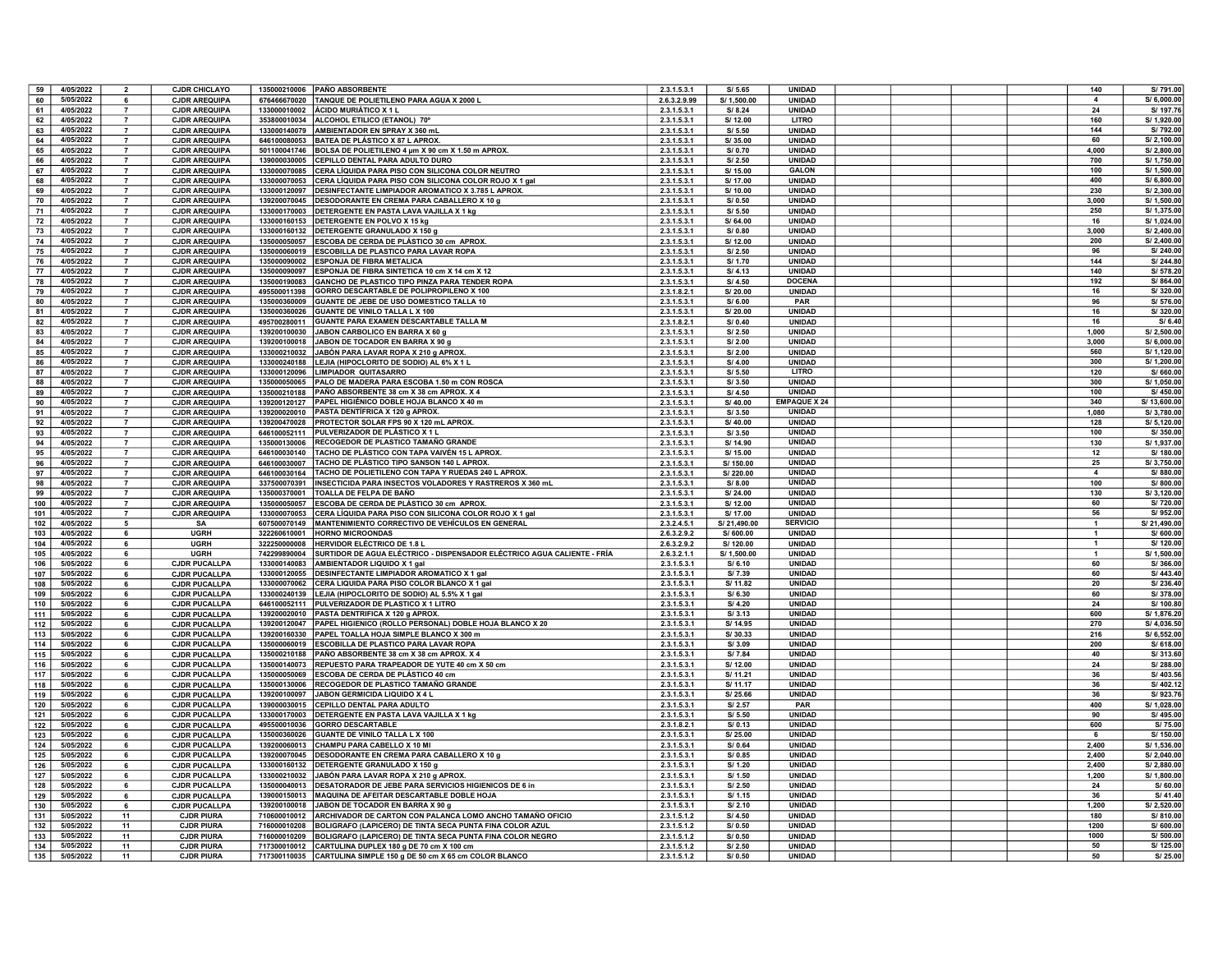| 136 | 5/05/2022 | 11             | <b>CJDR PIURA</b>           | 717300110034  |                                                                                           | 2.3.1.5.1.2 | S/ 0.50     | <b>UNIDAD</b>        |  |  | 50           | S/25.00     |
|-----|-----------|----------------|-----------------------------|---------------|-------------------------------------------------------------------------------------------|-------------|-------------|----------------------|--|--|--------------|-------------|
|     |           |                |                             |               | CARTULINA SIMPLE 150 g DE 50 cm X 65 cm COLOR AMARILLO                                    |             |             |                      |  |  |              |             |
| 137 | 5/05/2022 | 11             | <b>CJDR PIURA</b>           | 717300110036  | CARTULINA SIMPLE 150 g DE 50 cm X 65 cm COLOR CELESTE                                     | 2.3.1.5.1.2 | S/0.50      | UNIDAD               |  |  | 50           | S/25.00     |
| 138 | 5/05/2022 | 11             | <b>CJDR PIURA</b>           | 717300110091  | CARTULINA SIMPLE 150 g DE 50 cm X 65 cm COLOR VERDE                                       | 2.3.1.5.1.2 | S/0.50      | UNIDAD               |  |  | 50           | S/25.00     |
|     |           |                |                             |               |                                                                                           |             |             |                      |  |  |              |             |
| 139 | 5/05/2022 | 11             | <b>CJDR PIURA</b>           | 717300110092  | CARTULINA SIMPLE 150 g DE 50 cm X 65 cm COLOR ROSADO                                      | 2.3.1.5.1.2 | S/ 0.50     | <b>UNIDAD</b>        |  |  | 50           | S/25.00     |
| 140 | 5/05/2022 | 11             | <b>CJDR PIURA</b>           | 717300110480  | CARTULINA SIMPLE 140 g 50 cm X 65 cm COLOR NEGRO                                          | 2.3.1.5.1.2 | S/ 0.50     | <b>UNIDAD</b>        |  |  | 50           | S/25.00     |
|     |           |                |                             |               |                                                                                           |             |             |                      |  |  |              |             |
| 141 | 5/05/2022 | 11             | <b>CJDR PIURA</b>           | 710300010048  | CINTA ADHESIVA TRANSPARENTE 1/2 in X 72 yd                                                | 2.3.1.5.1.2 | S/ 2.30     | UNIDAD               |  |  | 50           | S/ 115.00   |
| 142 | 5/05/2022 | 11             | <b>CJDR PIURA</b>           | 503300250039  | CINTA DE EMBALAJE 2 in X 55 yd                                                            | 2.3.1.5.1.2 | S/ 4.50     | UNIDAD               |  |  | 50           | S/225.00    |
|     |           |                |                             |               |                                                                                           |             |             |                      |  |  |              |             |
| 143 | 5/05/2022 | 11             | <b>CJDR PIURA</b>           | 737000010033  | COLA SINTETICA X 250 g                                                                    | 2.3.1.5.1.2 | S/3.30      | UNIDAD               |  |  | 360          | S/ 1,188.00 |
| 144 | 5/05/2022 | 11             | <b>CJDR PIURA</b>           | 711100030005  | <b>CORRECTOR LIQUIDO TIPO LAPICERO</b>                                                    | 2.3.1.5.1.2 | S/2.50      | UNIDAD               |  |  | 24           | S/60.00     |
|     |           |                |                             |               |                                                                                           |             |             |                      |  |  |              |             |
| 145 | 5/05/2022 | 11             | <b>CJDR PIURA</b>           | 717200030014  | CUADERNO CUADRICULADO TAMAÑO A4 X 100 HOJAS                                               | 2.3.1.5.1.2 | S/ 4.50     | UNIDAD               |  |  | 600          | S/2,700.00  |
| 146 | 5/05/2022 | 11             | <b>CJDR PIURA</b>           | 717200030232  | CUADERNO RAYADO TAMAÑO A4 X 100 HOJAS PASTA PLASTIFICADA                                  | 2.3.1.5.1.2 | S/4.50      | UNIDAD               |  |  | 300          | S/ 1,350.00 |
|     |           |                |                             |               |                                                                                           |             |             |                      |  |  |              |             |
| 147 | 5/05/2022 | 11             | <b>CJDR PIURA</b>           | 717200030356  | CUADERNO DOBLE RENGLÓN TAMAÑO A4 X 100 HOJAS                                              | 2.3.1.5.1.2 | S/ 4.50     | <b>UNIDAD</b>        |  |  | 200          | S/900.00    |
| 148 | 5/05/2022 | 11             | <b>CJDR PIURA</b>           | 715000110048  | ENGRAPADOR DE METAL TIPO ALICATE PARA GRAPA 26/6                                          | 2.3.1.5.1.2 | S/36.00     | <b>UNIDAD</b>        |  |  | 24           | S/864.00    |
|     |           |                |                             |               |                                                                                           |             |             |                      |  |  |              |             |
| 149 | 5/05/2022 | 11             | <b>CJDR PIURA</b>           | 710600050011  | FOLDER DE PLASTICO CON TAPA TRANSPARENTE CON CLIP TAMAÑO OFICIO                           | 2.3.1.5.1.2 | S/ 4.50     | <b>UNIDAD</b>        |  |  | 200          | S/900.00    |
| 150 | 5/05/2022 | 11             | <b>CJDR PIURA</b>           | 718500080026  | GRAPA 26/6 X 5000                                                                         | 2.3.1.5.1.2 | S/4.20      | <b>UNIDAD</b>        |  |  | 50           | S/210.00    |
|     |           |                |                             |               |                                                                                           |             |             |                      |  |  |              |             |
| 151 | 5/05/2022 | 11             | <b>CJDR PIURA</b>           | 710300060077  | GOMA LIQUIDA X 22 g                                                                       | 2.3.1.5.1.2 | S/2.80      | UNIDAD               |  |  | 200          | S/560.00    |
| 152 | 5/05/2022 | 11             | <b>CJDR PIURA</b>           | 716000040025  | LAPIZ DE COLOR TAMAÑO GRANDE (JUEGO X 12 COLORES)                                         | 2.3.1.5.1.2 | S/20.00     | UNIDAD               |  |  | 120          | S/2,400.00  |
|     |           |                |                             |               |                                                                                           |             |             |                      |  |  |              |             |
| 153 | 5/05/2022 | 11             | <b>CJDR PIURA</b>           | 716000040045  | LAPIZ NEGRO Nº 2 CON BORRADOR                                                             | 2.3.1.5.1.2 | S/2.60      | UNIDAD               |  |  | 520          | S/ 1,352.00 |
| 154 | 5/05/2022 | 11             | <b>CJDR PIURA</b>           | 710600120064  | MICA PORTAPAPELES TAMAÑO A4                                                               | 2.3.1.5.1.2 | S/ 55.00    | <b>CIENTO</b>        |  |  | 3            | S/ 165.00   |
|     |           |                |                             |               |                                                                                           |             |             |                      |  |  |              |             |
| 155 | 5/05/2022 | 11             | <b>CJDR PIURA</b>           | 715000440001  | <b>MOTA PARA PIZARRA ACRILICA</b>                                                         | 2.3.1.5.1.2 | S/3.00      | <b>UNIDAD</b>        |  |  | 24           | S/72.00     |
| 156 | 5/05/2022 | 11             | <b>CJDR PIURA</b>           | 7172000502243 | PAPEL BOND 80 g TAMAÑO A4                                                                 | 2.3.1.5.1.2 | S/20.00     | <b>EMPAQUE X 500</b> |  |  | 200          | S/4,000.00  |
|     | 5/05/2022 |                |                             |               |                                                                                           |             |             |                      |  |  | 50           | S/95.0      |
| 157 |           | 11             | <b>CJDR PIURA</b>           | 717200150029  | PAPEL CUADRICULADO TAMAÑO A4 X 5 PLIEGOS                                                  | 2.3.1.5.1.2 | S/ 1.90     | <b>UNIDAD</b>        |  |  |              |             |
| 158 | 5/05/2022 | 11             | <b>CJDR PIURA</b>           | 717200170036  | PAPEL LUSTRE DE 50 cm X 65 cm COLOR AMARILLO                                              | 2.3.1.5.1.2 | S/0.50      | UNIDAD               |  |  | 50           | S/25.00     |
|     |           |                |                             |               |                                                                                           |             |             |                      |  |  |              |             |
| 159 | 5/05/2022 | 11             | <b>CJDR PIURA</b>           | 717200170080  | PAPEL LUSTRE DE 50 cm X 65 cm COLOR MARRON                                                | 2.3.1.5.1.2 | S/0.50      | <b>UNIDAD</b>        |  |  | 25           | S/ 12.50    |
| 160 | 5/05/2022 | 11             | <b>CJDR PIURA</b>           | 717200170035  | PAPEL LUSTRE DE 50 cm X 65 cm COLOR AZUL                                                  | 2.3.1.5.1.2 | S/0.50      | UNIDAD               |  |  | 50           | S/25.0      |
|     | 5/05/2022 |                | <b>CJDR PIURA</b>           | 717200170045  |                                                                                           |             | S/0.50      | UNIDAD               |  |  | 25           | S/ 12.50    |
| 161 |           | 11             |                             |               | PAPEL LUSTRE DE 50 cm X 65 cm COLOR GUINDA                                                | 2.3.1.5.1.2 |             |                      |  |  |              |             |
| 162 | 5/05/2022 | 11             | <b>CJDR PIURA</b>           | 717200170038  | PAPEL LUSTRE DE 50 cm X 65 cm COLOR BLANCO                                                | 2.3.1.5.1.2 | S/0.50      | <b>UNIDAD</b>        |  |  | 30           | S/ 15.00    |
|     |           |                |                             |               |                                                                                           |             |             |                      |  |  |              |             |
| 163 | 5/05/2022 | 11             | <b>CJDR PIURA</b>           | 717200170040  | PAPEL LUSTRE DE 50 cm X 65 cm COLOR CELESTE                                               | 2.3.1.5.1.2 | S/0.50      | <b>UNIDAD</b>        |  |  | 30           | S/ 15.00    |
| 164 | 5/05/2022 | 11             | <b>CJDR PIURA</b>           | 717200170043  | PAPEL LUSTRE DE 50 cm X 65 cm COLOR FUCSIA                                                | 2.3.1.5.1.2 | S/ 0.50     | <b>UNIDAD</b>        |  |  | 30           | S/ 15.00    |
|     |           | 11             |                             |               |                                                                                           |             | S/0.50      | UNIDAD               |  |  |              |             |
| 165 | 5/05/2022 |                | <b>CJDR PIURA</b>           | 717200170047  | PAPEL LUSTRE DE 50 cm X 65 cm COLOR LILA                                                  | 2.3.1.5.1.2 |             |                      |  |  | 30           | S/ 15.00    |
| 166 | 5/05/2022 | 11             | <b>CJDR PIURA</b>           | 717200170044  | PAPEL LUSTRE DE 50 cm X 65 cm COLOR MORADO                                                | 2.3.1.5.1.2 | S/ 0.50     | UNIDAD               |  |  | 50           | S/25.00     |
| 167 | 5/05/2022 | 11             | <b>CJDR PIURA</b>           | 717200170042  |                                                                                           | 2.3.1.5.1.2 | S/ 0.50     | UNIDAD               |  |  | 40           | S/20.00     |
|     |           |                |                             |               | PAPEL LUSTRE DE 50 cm X 65 cm COLOR NARANJA                                               |             |             |                      |  |  |              |             |
| 168 | 5/05/2022 | 11             | <b>CJDR PIURA</b>           | 717200170034  | PAPEL LUSTRE DE 50 cm X 65 cm COLOR ROJO                                                  | 2.3.1.5.1.2 | S/0.50      | <b>UNIDAD</b>        |  |  | 60           | S/30.00     |
| 169 | 5/05/2022 | 11             | <b>CJDR PIURA</b>           | 717200170041  | PAPEL LUSTRE DE 50 cm X 65 cm COLOR ROSADO                                                | 2.3.1.5.1.2 | S/ 0.50     | <b>UNIDAD</b>        |  |  | 30           | S/ 15.00    |
|     |           |                |                             |               |                                                                                           |             |             |                      |  |  |              |             |
| 170 | 5/05/2022 | 11             | <b>CJDR PIURA</b>           | 717200170037  | PAPEL LUSTRE DE 50 cm X 65 cm COLOR VERDE                                                 | 2.3.1.5.1.2 | S/0.50      | <b>UNIDAD</b>        |  |  | 50           | S/25.00     |
| 171 | 5/05/2022 | 11             | <b>CJDR PIURA</b>           | 715000120003  | PERFORADOR DE 2 ESPIGAS PARA 50 HOJAS APROX.                                              | 2.3.1.5.1.2 | S/35.00     | <b>UNIDAD</b>        |  |  | 12           | S/420.00    |
|     |           |                |                             |               |                                                                                           |             |             |                      |  |  |              |             |
| 172 | 5/05/2022 | 11             | <b>CJDR PIURA</b>           | 716000060524  | PLUMON PARA PIZARRA ACRILICA PUNTA DELGADA REDONDA COLOR NEGRO                            | 2.3.1.5.1.2 | S/3.50      | <b>UNIDAD</b>        |  |  | 100          | S/350.00    |
| 173 | 5/05/2022 | 11             | <b>CJDR PIURA</b>           | 716000060527  | PLUMON PARA PIZARRA ACRILICA PUNTA DELGADA REDONDA COLOR ROJO                             | 2.3.1.5.1.2 | S/3.50      | UNIDAD               |  |  | 100          | S/350.00    |
|     |           |                |                             |               |                                                                                           |             |             |                      |  |  |              |             |
| 174 | 5/05/2022 | 11             | <b>CJDR PIURA</b>           | 716000060525  | PLUMON PARA PIZARRA ACRILICA PUNTA DELGADA REDONDA COLOR AZUL                             | 2.3.1.5.1.2 | S/3.50      | UNIDAD               |  |  | 100          | S/350.00    |
| 175 | 5/05/2022 | 11             | <b>CJDR PIURA</b>           | 716000060443  | PLUMON RESALTADOR PUNTA GRUESA BISELADA COLOR AMARILLO                                    | 2.3.1.5.1.2 | S/3.50      | UNIDAD               |  |  | 48           | S/ 168.00   |
|     |           |                |                             |               |                                                                                           |             |             |                      |  |  |              |             |
| 176 | 5/05/2022 | 11             | <b>CJDR PIURA</b>           | 715000190001  | REGLA DE PLASTICO 30 cm                                                                   | 2.3.1.5.1.2 | S/ 1.50     | UNIDAD               |  |  | 50           | S/75.00     |
| 177 | 5/05/2022 | 11             | <b>CJDR PIURA</b>           | 715000200007  | SACAGRAPA DE METAL TIPO MARIPOSA                                                          | 2.3.1.5.1.2 | S/4.00      | UNIDAD               |  |  | 24           | S/96.00     |
|     |           |                |                             |               |                                                                                           |             |             |                      |  |  | 50           |             |
| 178 | 5/05/2022 | 11             | <b>CJDR PIURA</b>           | 715000220017  | <b>TAJADOR DE PLASTICO SIMPLE</b>                                                         | 2.3.1.5.1.2 | S/ 1.50     | <b>UNIDAD</b>        |  |  |              | S/75.00     |
| 179 | 5/05/2022 | 11             | <b>CJDR PIURA</b>           | 716000160021  | TINTA PARA TAMPON X 28 mL APROX. COLOR AZUL                                               | 2.3.1.5.1.2 | S/ 1.80     | <b>UNIDAD</b>        |  |  | 12           | S/21.60     |
|     |           | 11             |                             | 716000160020  |                                                                                           |             | S/ 1.80     |                      |  |  | 12           | S/21.60     |
| 180 | 5/05/2022 |                | <b>CJDR PIURA</b>           |               | TINTA PARA TAMPON X 28 mL APROX. COLOR ROJO                                               | 2.3.1.5.1.2 |             | <b>UNIDAD</b>        |  |  |              |             |
| 181 | 5/05/2022 | 11             | <b>CJDR PIURA</b>           | 716000160022  | TINTA PARA TAMPON X 28 mL APROX. COLOR NEGRO                                              | 2.3.1.5.1.2 | S/ 1.80     | UNIDAD               |  |  | 12           | S/21.60     |
|     | 5/05/2022 | 11             | <b>CJDR PIURA</b>           | 716000090048  |                                                                                           |             | S/5.00      | UNIDAD               |  |  | 12           | S/60.00     |
| 182 |           |                |                             |               | TAMPON CON CUBIERTA DE PLASTICO TAMAÑO MEDIANO COLOR AZUL                                 | 2.3.1.5.1.2 |             |                      |  |  |              |             |
| 183 | 5/05/2022 | 11             | <b>CJDR PIURA</b>           | 716000090087  | TAMPÓN PARA HUELLA DACTILAR COLOR NEGRO                                                   | 2.3.1.5.1.2 | S/6.00      | UNIDAD               |  |  | 36           | S/216.00    |
| 184 | 5/05/2022 | 11             | <b>CJDR PIURA</b>           | 715000230050  | TIJERA DE METAL DE 5 in CON PUNTA ROMA Y MANGO DE PLASTICO                                | 2.3.1.5.1.2 | S/4.00      | UNIDAD               |  |  | 200          | S/800.00    |
|     |           |                |                             |               |                                                                                           |             |             |                      |  |  |              |             |
| 185 | 5/05/2022 | 11             | <b>CJDR PIURA</b>           | 710600040004  | FOLDER MANILA TAMAÑO A4                                                                   | 2.3.1.5.1.2 | S/0.36      | UNIDAD               |  |  | 1000         | S/360.00    |
| 186 | 5/05/2022 | 11             | <b>CJDR PIURA</b>           | 710300060057  | GOMA EN BARRA X 40 g APROX.                                                               | 2.3.1.5.1.2 | S/3.50      | <b>UNIDAD</b>        |  |  | 100          | S/350.00    |
|     |           |                |                             |               |                                                                                           |             |             |                      |  |  |              |             |
| 187 | 5/05/2022 | 11             | <b>CJDR PIURA</b>           | 717200030290  | CUADERNO RAYADO TAMAÑO A5 X 40 HOJAS                                                      | 2.3.1.5.1.2 | S/ 4.20     | <b>UNIDAD</b>        |  |  | 300          | S/ 1,260.00 |
| 188 | 5/05/2022 | 11             | <b>CJDR PIURA</b>           | 717200030213  | CUADERNO CUADRICULADO TAMAÑO A5 X 40 HOJAS                                                | 2.3.1.5.1.2 | S/ 4.20     | <b>UNIDAD</b>        |  |  | 400          | S/ 1,680.00 |
|     |           |                |                             |               |                                                                                           |             |             |                      |  |  |              |             |
| 189 | 5/05/2022 | 11             | <b>C.IDR PILIRA</b>         |               | 710600100216 SOBRE MANILA TAMAÑO A4                                                       | 2.3.1.5.1.2 | S/0.25      | <b>IINIDAD</b>       |  |  | 600          | S/ 150.00   |
| 190 | 5/05/2022 | $\mathbf{1}$   | SOA CALLAO                  |               | 940500040027 ALQUILER DE LOCAL                                                            | 2.3.2.5.1.1 | S/21.000.00 | <b>SERVICIO</b>      |  |  | $\mathbf{1}$ | S/21.000.00 |
|     |           |                |                             |               |                                                                                           |             |             |                      |  |  |              |             |
| 191 | 5/05/2022 | 5              | <b>CJDR SANTA MARGARITA</b> | 139200120047  | PAPEL HIGIENICO (ROLLO PERSONAL) DOBLE HOJA BLANCO X 20                                   | 2.3.1.5.3.1 | S/20.00     | UNIDAD               |  |  | 400          | S/8,000.00  |
| 192 | 5/05/2022 | 6              | <b>CJDR SANTA MARGARITA</b> | 133000240109  | LEJIA (HIPOCLORITO DE SODIO) AL 6%                                                        | 2.3.1.5.3.1 | S/ 12.00    | <b>GALON</b>         |  |  | 90           | S/ 1,080.0  |
|     |           |                |                             |               |                                                                                           |             |             |                      |  |  |              |             |
| 193 | 5/05/2022 | 6              | <b>CJDR SANTA MARGARITA</b> | 133000120090  | <b>LIMPIADOR QUITASARRO</b>                                                               | 2.3.1.5.3.1 | S/ 14.00    | <b>UNIDAD</b>        |  |  | 90           | S/ 1,260.00 |
| 194 | 5/05/2022 | 6              | <b>CJDR SANTA MARGARITA</b> | 13300014008   | AMBIENTADOR LIQUIDO X 1 gal                                                               | 2.3.1.5.3.1 | S/ 16.00    | <b>UNIDAD</b>        |  |  | 90           | S/ 1,440.00 |
|     |           |                |                             |               |                                                                                           |             |             |                      |  |  |              | S/ 1,440.00 |
| 195 | 5/05/2022 | 6              | <b>CJDR SANTA MARGARITA</b> | 133000070092  | CERA LÍQUIDA PARA PISO COLOR BLANCO X 3.5 L                                               | 2.3.1.5.3.1 | S/ 16.00    | <b>UNIDAD</b>        |  |  | 90           |             |
| 196 | 5/05/2022 | 6              | <b>CJDR SANTA MARGARITA</b> | 133000120097  | <b>DESINFECTANTE LIMPIADOR AROMATICO X 3.785 L APROX.</b>                                 | 2.3.1.5.3.1 | S/16.00     | <b>UNIDAD</b>        |  |  | 90           | S/ 1.440.00 |
| 197 | 5/05/2022 | - 6            | <b>CJDR SANTA MARGARITA</b> | 139200120057  | PAPEL HIGIENICO (ROLLO PERSONAL) HOJA SIMPLE BLANCO X 6                                   | 2.3.1.5.3.1 | S/ 1.50     | UNIDAD               |  |  | 10           | S/ 15.00    |
|     |           |                |                             |               |                                                                                           |             |             |                      |  |  |              |             |
| 198 | 5/05/2022 | 6              | <b>CJDR SANTA MARGARITA</b> | 135000130006  | RECOGEDOR DE PLASTICO TAMAÑO GRANDE                                                       | 2.3.1.5.3.1 | S/ 12.00    | UNIDAD               |  |  | 20           | S/240.00    |
| 199 | 5/05/2022 |                | <b>CJDR SANTA MARGARITA</b> | 135000140153  | REPUESTO PARA TRAPEADOR DE MICROFIBRA 45 cm X 70 cm                                       | 2.3.1.5.3.1 | S/6.00      | <b>UNIDAD</b>        |  |  | 80           | S/480.0     |
|     |           |                |                             |               |                                                                                           |             |             |                      |  |  |              |             |
| 200 | 5/05/2022 |                | <b>CJDR SANTA MARGARITA</b> | 135000060019  | <b>ESCOBILLA DE PLASTICO PARA LAVAR ROPA</b>                                              | 2.3.1.5.3.1 | S/ 5.00     | <b>UNIDAD</b>        |  |  | 20           | S/ 100.00   |
| 201 | 5/05/2022 | 6              | <b>CJDR SANTA MARGARITA</b> | 135000090002  | <b>ESPONJA DE FIBRA METALICA</b>                                                          | 2.3.1.5.3.1 | S/4.00      | <b>UNIDAD</b>        |  |  | 60           | S/240.00    |
|     |           |                |                             |               |                                                                                           |             |             |                      |  |  |              |             |
| 202 | 5/05/2022 | 6              | <b>CJDR SANTA MARGARITA</b> |               | 133000140079 AMBIENTADOR EN SPRAY X 360 mL                                                | 2.3.1.5.3.1 | S/7.00      | <b>UNIDAD</b>        |  |  | 30           | S/210.00    |
| 203 | 5/05/2022 | 6              | <b>CJDR SANTA MARGARITA</b> | 133000160080  | DETERGENTE GRANULADO X 15 kg                                                              | 2.3.1.5.3.1 | S/65.00     | <b>UNIDAD</b>        |  |  | 30           | S/ 1,950.00 |
|     | 5/05/2022 |                |                             | 501100042282  | BOLSA DE POLIETILENO 2 µm X 20 in X 30 in COLOR NEGRO                                     | 2.3.1.5.3.1 | S/ 8.00     | <b>CIENTO</b>        |  |  | 15           | S/120.00    |
| 204 |           | 6              | <b>CJDR SANTA MARGARITA</b> |               |                                                                                           |             |             |                      |  |  |              |             |
| 205 | 5/05/2022 | 6              | <b>CJDR SANTA MARGARITA</b> | 133000160132  | DETERGENTE GRANULADO X 150 g                                                              | 2.3.1.5.3.1 | S/2.00      | <b>UNIDAD</b>        |  |  | 900          | S/ 1.800.00 |
| 206 | 5/05/2022 | 6              | <b>CJDR SANTA MARGARITA</b> | 139200060030  | CHAMPU CON ACONDICIONADOR 2 EN 1 X 18 mL                                                  | 2.3.1.5.3.1 | S/2.00      | UNIDAD               |  |  | 400          | S/800.00    |
|     |           |                |                             |               |                                                                                           |             |             |                      |  |  |              |             |
| 207 | 5/05/2022 | - 6            | <b>CJDR SANTA MARGARITA</b> | 133000170003  | DETERGENTE EN PASTA LAVA VAJILLA X 1 kg                                                   | 2.3.1.5.3.1 | S/6.00      | <b>UNIDAD</b>        |  |  | 90           | S/ 540.0    |
|     |           | 6              | <b>CJDR SANTA MARGARITA</b> | 139200070025  | <b>DESODORANTE EN CREMA X 10 g</b>                                                        | 2.3.1.5.3.1 | S/ 1.50     | UNIDAD               |  |  | 300          | S/450.00    |
|     |           |                |                             |               |                                                                                           |             |             |                      |  |  |              |             |
| 208 | 5/05/2022 |                |                             |               |                                                                                           |             |             |                      |  |  |              |             |
| 209 | 5/05/2022 |                | <b>CJDR SANTA MARGARITA</b> |               | 139200100018 JABON DE TOCADOR EN BARRA X 90                                               | 2.3.1.5.3.1 | S/3.50      | <b>UNIDAD</b>        |  |  | 600          | S/2,100.00  |
|     | 5/05/2022 |                |                             | 133000250009  |                                                                                           |             |             |                      |  |  |              |             |
| 210 |           |                | <b>CJDR SANTA MARGARITA</b> |               | PULIDOR PARA VAJILLA (TIPO PULITON)                                                       | 2.3.1.5.3.1 | S/4.00      | <b>UNIDAD</b>        |  |  | 80           | S/320.00    |
| 211 | 5/05/2022 | 6              | <b>CJDR SANTA MARGARITA</b> |               | 501100041367 BOLSA DE POLIETILENO TIPO CHEQUERA 1.5 µm X 16 in X 19 in APROX. COLOR NEGRO | 2.3.1.5.3.1 | S/5.00      | <b>CIENTO</b>        |  |  | 15           | S/75.00     |
| 212 | 5/05/2022 | $\overline{7}$ | <b>CJDR SANTA MARGARITA</b> |               | 717200050224 PAPEL BOND 80 g TAMAÑO A4                                                    | 2.3.1.5.1.2 | S/ 12.00    | <b>EMPAQUE X 500</b> |  |  | 200          | S/2,400.00  |